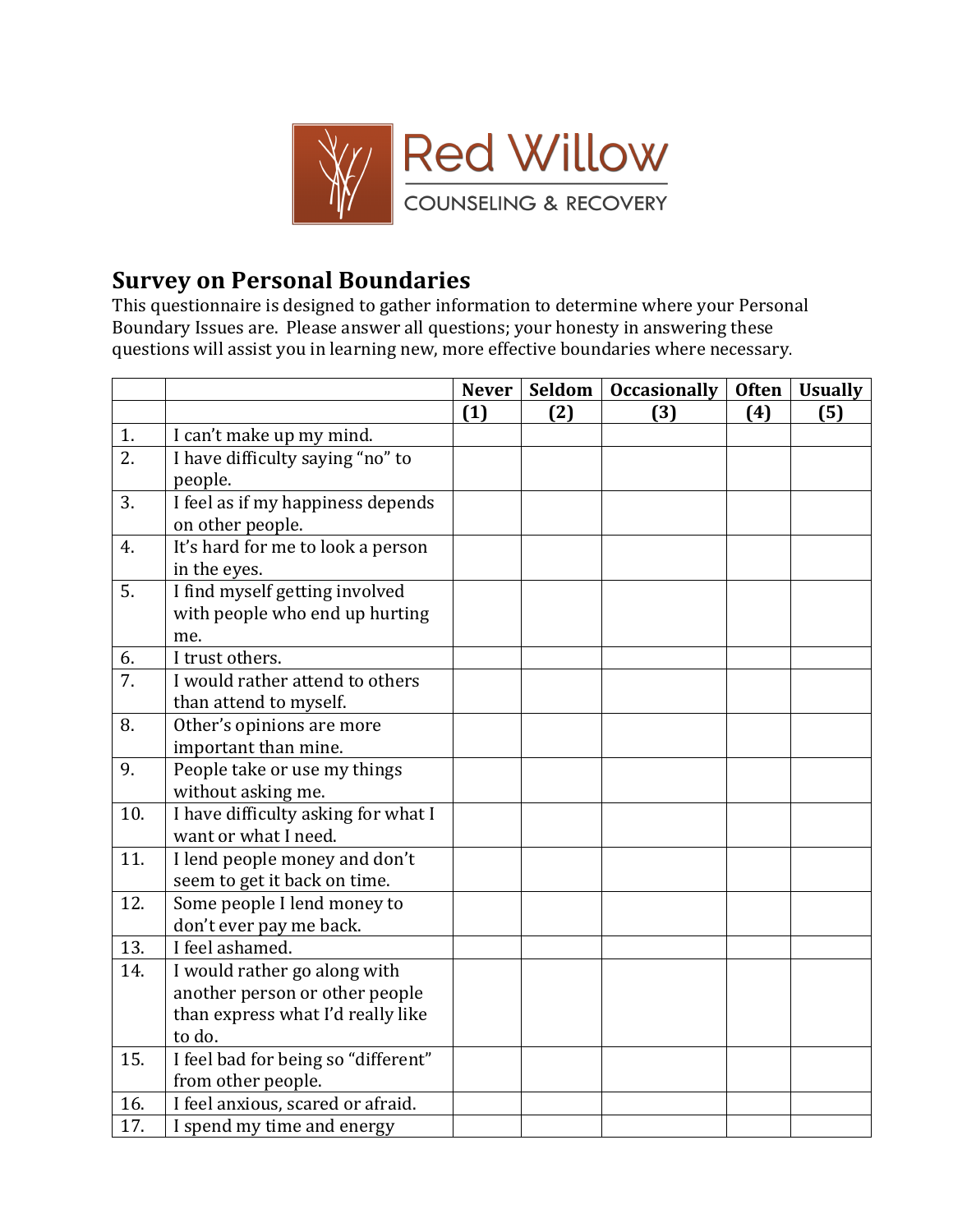|     | helping others so much that I                                          |  |  |  |
|-----|------------------------------------------------------------------------|--|--|--|
|     | neglect my own wants and needs.                                        |  |  |  |
| 18. | It's hard for me to know what I                                        |  |  |  |
|     | believe and what I think.                                              |  |  |  |
| 19. | I feel as if my happiness depends                                      |  |  |  |
|     | on circumstances outside of me.                                        |  |  |  |
| 20. | I feel good.                                                           |  |  |  |
| 21. | I have a hard time knowing what                                        |  |  |  |
|     | I really feel.                                                         |  |  |  |
| 22. | I find myself getting involved                                         |  |  |  |
|     | with people who end up being                                           |  |  |  |
|     | bad for me.                                                            |  |  |  |
| 23. | It's hard for me to make                                               |  |  |  |
|     | decisions.                                                             |  |  |  |
| 24. | I get angry.                                                           |  |  |  |
| 25. | I don't get to spend much time                                         |  |  |  |
|     | alone.                                                                 |  |  |  |
| 26. | I tend to take on the moods of                                         |  |  |  |
|     | people close to me.                                                    |  |  |  |
| 27. | I have a hard time keeping a                                           |  |  |  |
|     | confidence or secret.                                                  |  |  |  |
| 28. | I am overly sensitive to criticism.                                    |  |  |  |
| 29. | I feel hurt.                                                           |  |  |  |
| 30. | I tend to stay in relationships that                                   |  |  |  |
|     | are hurting me.                                                        |  |  |  |
| 31. | I feel emptiness, as if something is                                   |  |  |  |
|     | missing in my life.                                                    |  |  |  |
| 32. | I tend to get caught up "in the                                        |  |  |  |
|     | middle" of other people's                                              |  |  |  |
|     | problems.                                                              |  |  |  |
| 33. | When someone I'm with acts up                                          |  |  |  |
|     | in public, I tend to feel                                              |  |  |  |
|     | embarrassed.                                                           |  |  |  |
| 34. | I feel sad.                                                            |  |  |  |
| 35. | It's not easy for me to really know                                    |  |  |  |
|     | in my heart about my                                                   |  |  |  |
|     | relationship with a Higher Power<br>or God.                            |  |  |  |
|     |                                                                        |  |  |  |
| 36. | I prefer to rely on what others say<br>about what I should believe and |  |  |  |
|     | do about religious or spiritual                                        |  |  |  |
|     | matters.                                                               |  |  |  |
| 37. | I tend to take on or feel what                                         |  |  |  |
|     | others are feeling.                                                    |  |  |  |
| 38. | I put more into relationships that                                     |  |  |  |
|     | I get out of them.                                                     |  |  |  |
|     |                                                                        |  |  |  |